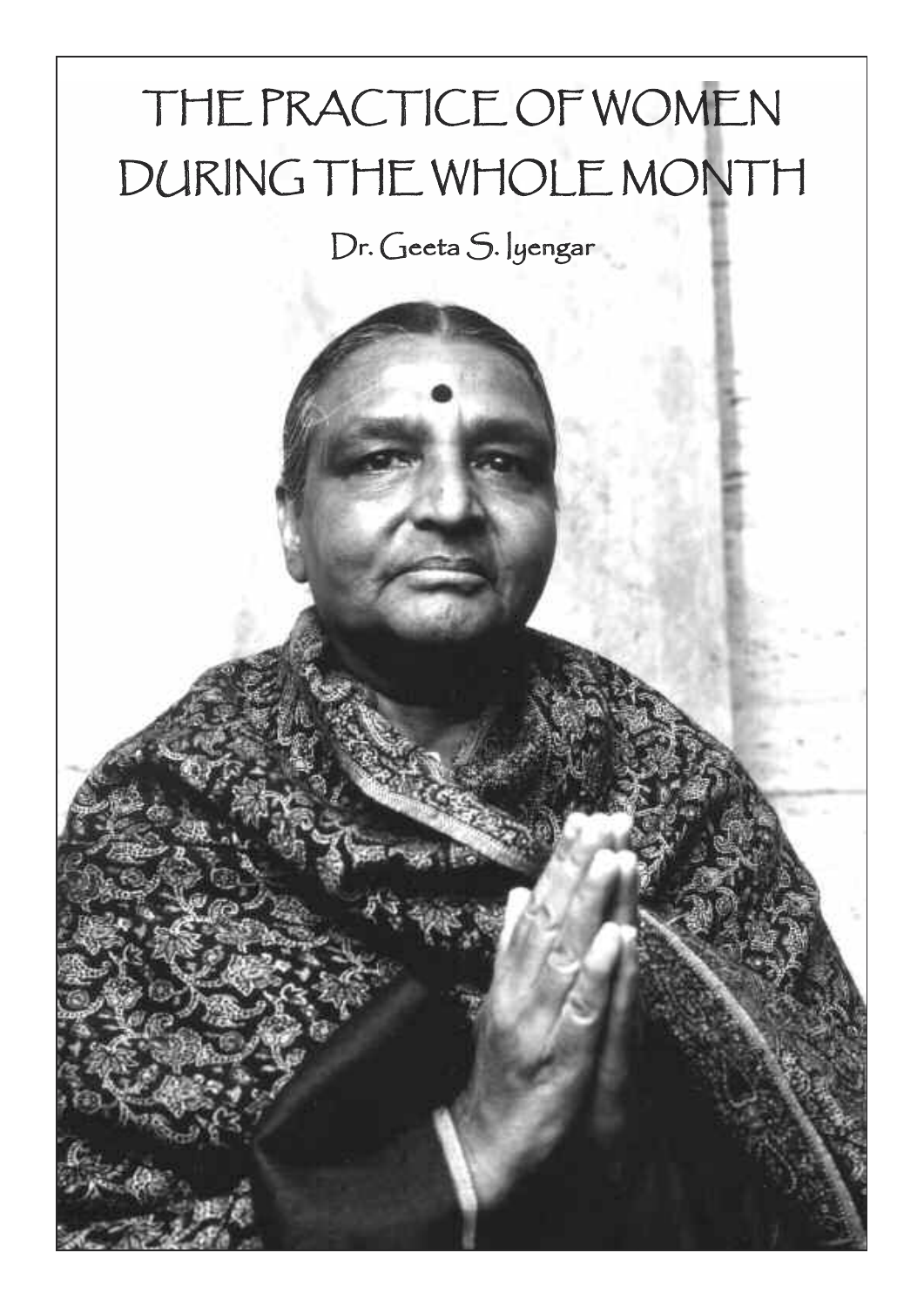We should like to thank Dr Geeta S. Iyengar for allowing us to publish the lecture she gave in Poland during her visit to Europe in 2002. She has very kindly given permission for us to publish it to coincide with her visit to London this year (2009) where it will sold in aid of the Bellur Trust. With her usual generosity and care she has edited and added to the lecture for this purpose. Succinctly and clearly she explains how women should adjust their practice to the hormonal changes of the menstrual cycle. All teachers, men and women, and all female practitioners will find this lecture an invaluable source of knowledge and wisdom which will enhance their practice and understanding of the marvellous and vast subject of Yoga.

> Photography: Tig Whattler Models: Julie Anderson, Anne Bevan, Nathalie Blondel, Lydia Holmes and Lucy Willis Copy editing: Elaine Pidgeon with help from Natalie Blondel, Judith Jones and Meg Laing Layout and design: Jo Duffin and Philippe Harari

Printed and published by the Iyengar Yoga Association (UK) April 2009 **www.iyengaryoga.org.uk**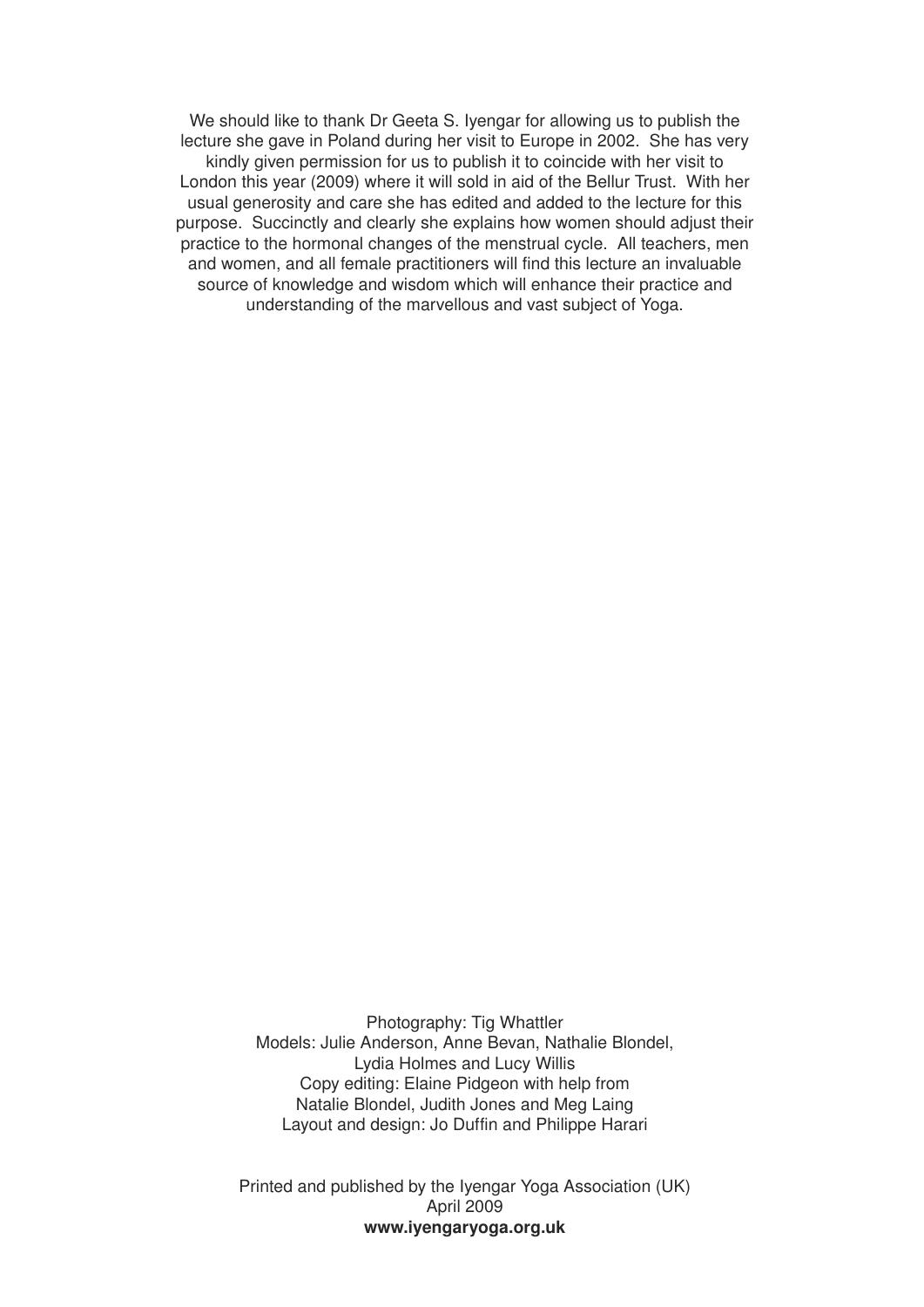## **THE PRACTICE OF WOMEN DURING THE WHOLE MONTH**

#### **Dr. Geeta S. Iyengar**

In 2002 Geetaji toured Europe teaching and lecturing in many countries. This article is the transcript of a lecture given *in Czestochowa (Poland) on 29th April 2002 and edited by Geetaji December 2008*

#### **Friends! Yoga Practitioners!**

Today, I have been asked to speak about women's yogic practice concerning the changes which take place in a woman's body due to her monthly hormonal changes. Before touching the topic, let me clarify the universal factors regarding yoga.

Yoga is meant for everyone. Nobody is excluded from it. Whether they are men, women or children, elderly or aged people, diseased or disabled, the path of yoga is open to everyone. However you have to practise according to your physical, mental and spiritual capacity. Yoga is meant to give us a way to discover or rediscover ourselves. It teaches us how to find the great margin of maximum capacity that we have inside us so that we are able to expose ourselves to ourselves and find out what we really are. When I say that you have to adapt according to your capacity, I mean that you have to find out the potentiality, or the potential energy, that you all have inside and how to bring it to the surface in order to utilise it properly. Yoga exposes inner hidden potentialities. In fact, there is nothing in yoga which dictates who has to do what. Yoga is universal in this sense. It is inappropriate to say, "Do and do not do". We do not say that this is not to be done or that is to be done. To make such differentiation there has to be some cause. Patañjali says that we have to find out what stage we are at and what our level is. We need to know what our energy is, what our potency is, what we can do and so on. As we proceed further, we have to see that we achieve every step gradually.

In other words, there is no barrier, there is no restriction, no demarcation as such. The words Patañjali uses like potentialities or capacities, are certainly very meaningful, since not everyone has the same energy levels, not everyone can put in the same amount of effort. The power to grasp is not the same in everyone. The practitioner has to understand subjectively the potentialities he or she has and try to expose them to the yogic path rather than exploit them.

When the question arises about men and women, Patañjali did not say anywhere that one thing is meant for men and another thing is meant for women. He does not consider anybody, either man or woman, to be more important than anyone else. Basically, it is the practitioner, the *sādhaka*, himself or herself, who has to be honest at all times and always keep trying to bring inner weaknesses to the surface so that you begin to understand yourself more clearly. You can deal with yourself directly. So as far as the practice of yoga is concerned, there is no difference between men and women.

However, we must recognise some basic differences as far as the biological body is concerned. Yoga is one, but women and men differ from each other, and every individual differs from each other. Constitutionally though there is no difference as far as the physiological functioning of the body is concerned, yet constituently there are differences between men and women. It does not mean that yoga is different for a particular kind of body, but the capacity or ability is different for each person. It is only a question of how we adapt the practice so that it brings a proper balance and becomes suitable as far as the physical body and mental capacity is concerned. So we are supposed to understand this basic fact regarding the adoption of adjustments in the practice. Moreover, the bodies of women have certain biological functions to perform, which need to be taken into account. Men and women both have generative or reproductive organs but in women the functioning of the reproductive system differs from that of men. Due to this difference the practice differs. As far as the principles of yoga are concerned, the sincerity in approach and the application of methodology do not make the difference. However when it comes to the practice of *āsana* and *prānāyāma* their adaptation in *sādhanā* (practice) differs. This has to be noted by women in order to maintain physical and mental health.

Today the main topic is how women have to adjust their practice during their monthly cycle. Every woman knows that her body undergoes certain changes during the whole month because every month she menstruates. It is a significant function, which differentiates her from a man and in this respect has to be acknowledged as far as her yogic practice is concerned.

A man also has certain hormones which create changes in his body - but these changes are not as visible as the changes in a woman's body. Menstruation itself is the indication of womanhood and obviously a necessity for motherhood. A healthy menstruation is a significant indication of a healthy state of body and mind. We have to respect our womanhood, we have to respect our bodies which have got this very important function to perform. Obviously, we need to adjust our practice. If we do not respect this fact, then we are disrespecting our own existence as well as that of the future generation. And when I say we disrespect our own existence, this applies to men too. Although this talk is related to women, it is necessary for men to know it too. Why? Because it is a matter of fact that each man has himself come into existence through the existence of a woman, that is his mother, who was menstruating. If men understand their mothers, they will understand their wives also.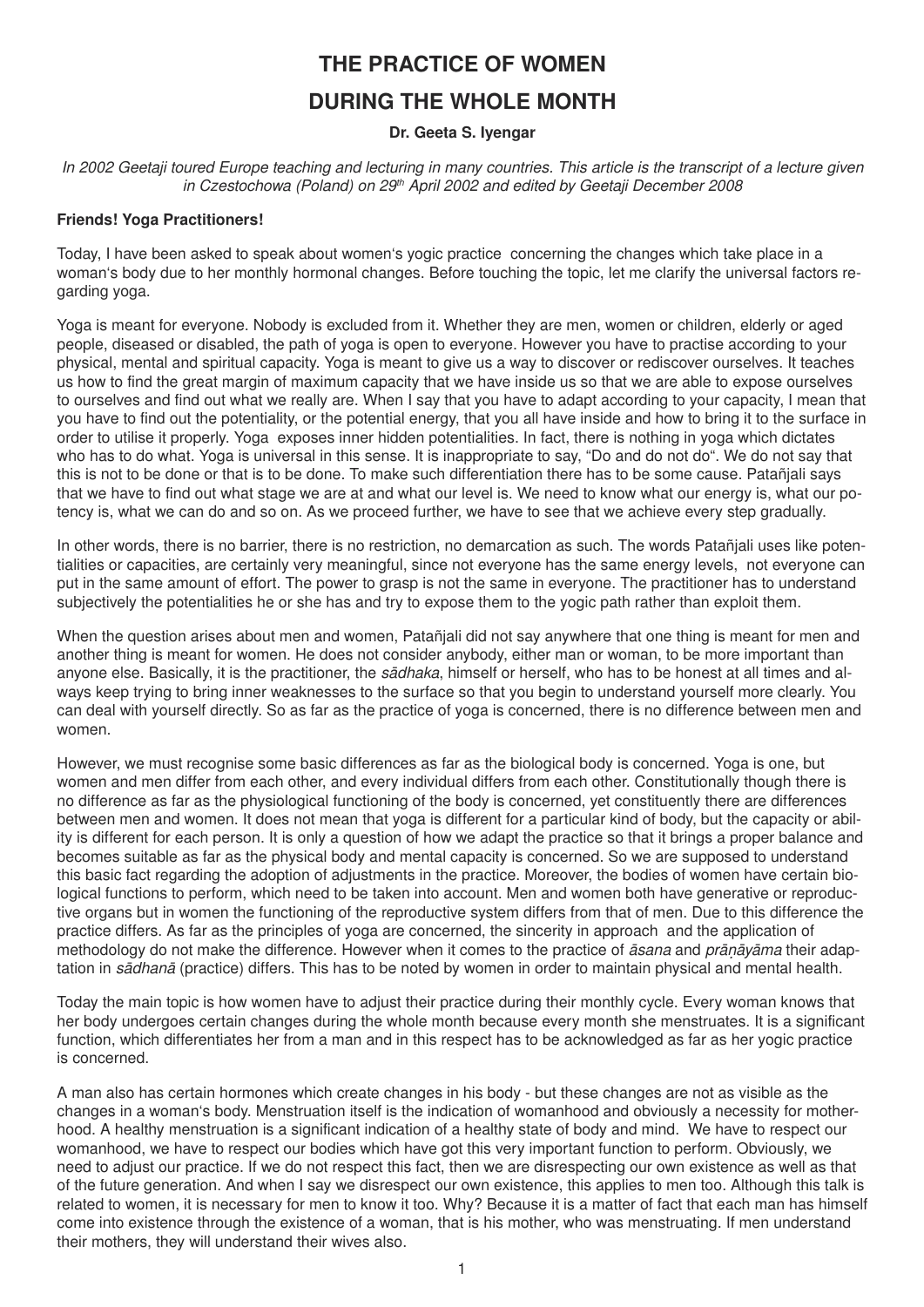Men have a great role to play in order to maintain the health of women. As a father a man has to see that his daughter maintains a good health for her womanhood. As a husband he has to learn to respect the health of his wife. Often men do not think deeply about the physical strength, physiological capacity and emotional health of a woman. Often misunderstanding comes, especially when a woman feels physically weak, emotionally upset, tired, depressed or moody. If a man understands how to cope with such conditions he may be able to help her in a better way. Then life will be adjustable and amicable. Therefore, I welcome the men who are attending this lecture.

Every living being has the inner tendency to procreate. Even the small amoeba, which lives just for few seconds or minutes, wants to see its progeny come into existence. Similarly men and women have this inner tendency, which according to Patañjali is a strong wish, a strong will, to reproduce. *Asmitā* (egoism, pride, I-conciousness) which in a subtle form exists in everyone, leads to procreation. A woman, being oriented for reproduction, has to take care of herself. When we sow a seed in the field, we take care of the field first. We need to see that the field is fertile, the soil is of good quality. We need to do many things before sowing the seed so that the field is ready for a proper crop to grow. The weeds have to be taken off. Therefore, in the tilling process, the weeds, bushes and grass are burnt. Similarly, it is also most important for a woman to prepare herself in a proper manner to see that her body has that inner potency. She has to cleanse her reproductive system from inside through the proper circulation of blood. She has to keep the correct functioning of the ovaries. The ovum should be clean. The hormonal production and balance need to be maintained. The fallopian tubes have to remain open. There should not be any blockage. The wall of the uterus should be neither too thick nor too thin. Its position has to be correct. So her practice of yoga needs to be of an all-round approach to bring not only good progeny but also to have continuity in the *yoga*-s*ādhanā.* If you know this, you know why we as women need to change our practice over the month, from one menstruation to the next menstruation.

The month is calculated from the first day of menstruation to the next menstruation and one has to know the changes which occur between two menstruations. These changes occur on the hormonal levels, therefore we need to pay attention to them. Let me tell you one fact here. In the past, when a woman practised, she did so on her own. Therefore others were unaware of what she was doing. Now group practice or mass classes are widespread. Classes are even held where pregnant women can get together and practice. Therefore, in group classes or mass-classes, when a woman is menstruating she often does not want to separate herself from the group. She feels embarrassed . But I insist on the fact that during menstruation she must stick to a certain type of practice, a different programme.

Everyone's needs differ, therefore, every woman should have discrimination. Though there is a general practice done during menstruation, such as forward extensions and supine postures and avoidance of all the inversions, yet as a practitioner of yoga a woman should understand her own problems, her weakness and the particular needs of her own body. Regular practice brings a new awareness in her. She becomes sensitive to her body. The body speaks to her whether it wants to rest, wants to sleep, She wants to learn by herself so that the required and corrective adjustments can be made which differ from the routine practice.

We must understand clearly that the differences in hormonal levels cause the female physical body to undergo certain changes along with changes in mental attitudes. Thus the health of the women will be maintained with this particular way of practice. During this period, from one menstruation to the next menstruation, a great change will occur in the hormonal levels. The different hormones in our bodies will change from day to day.

Sometimes we feel that we are very active; we are able to take more stress at such times than men. Sometimes we feel that we are so exhausted that we just cannot do anything. Sometimes we feel nicely balanced from inside as far as our mental balance is concerned. At other times we find that our emotional imbalance is so great that despite being strong people, if somebody says something, we suddenly get disturbed and become shaky. We feel healthy or unhealthy, normal or suffering in our body and mind due to the hormonal ups and downs which take place in us. We become over-sensitive.

Sometimes we feel absolutely healthy and sometimes we feel hopeless. If you observe yourself carefully while practising *āsana*-s you find that you are unexpectedly very stiff. However much you try, it is as if something is holding you from within. You are not able to do much. You are not able to bend, you are not able to turn and so on. At other times you find that you are able to do everything just so easily and you do not know how things can possibly be so easy. All these moods of the body depend upon the hormones, according to modern science. So first we have to find out how to get rid of these moods of the body and mind and try to keep a hormonal balance.

In *Āyurveda*, there is no concept of hormones. Yet, *Āyurveda* does not rule out situations such as becoming emotionally sensitive, getting mood swings, losing one's temper, having shakiness of the body and so on. Obviously all these problems are rooted in *tridosa*; namely *vāta*, *pitta* and *kapha*. These three humours of the body get vitiated as per one's constitution during menstruation. The starting of menstrual bleeding happens with the aggravation of *vāta.* Less bleeding or sudden stoppage of bleeding is because of *vāta*. The body's aches and pains are because of *vāta.* Nausea, vomiting, feeling suddenly hot or cold, excessive bleeding or running a fever happens because of aggravated *pitta*. Slowness, dullness, water retention, swelling in the body and breasts, increased gap between two periods from 30 to 35 days is because of *kapha*. Though *vāta* initiates the bleeding process, *pitta* keeps the continuity of flow and *kapha* brings the stoppage to the flow. Basically, the ingredient called *rakta* (blood), which is one of the seven ingredi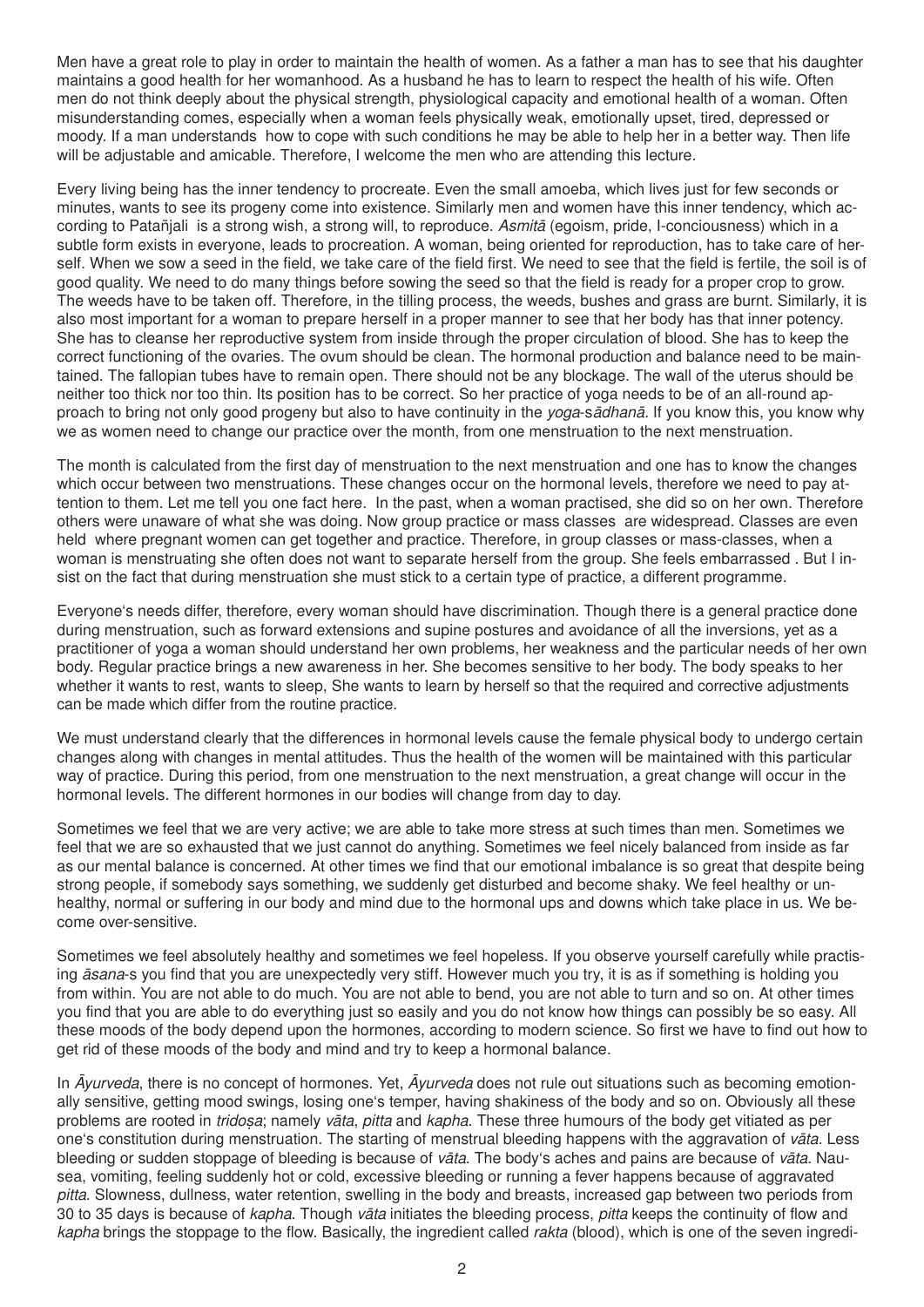ents (*sapta dhātu*), undergoes a transformation due to the three humours, and *ārtava*, (the menstrual blood), is thrown out as *mala* (the waste matter). Therefore, *Āyurveda* deals with the correcting and cleansing process from the very first day following the last day of the period. Yoga too remains confined to this idea. As soon as the monthly period ends, it is very important to start the practice with inversions in order to establish the constitutional balance of *vāta, pitta* and *kapha*.

*Vāta, pitta* and *kapha* not only affect the physiological functions and metabolism of the body, but also affect the mind and the nerves. One experiences emotional upheavals, change in mental attitudes and moodiness. They affect the power of determination, discrimination, thinking and memory power too. Energy level differs so performance differs. Therefore, during menstruation, young girls, and mid-age women are taken care of. Food too is administered in such a way that they build up physical and mental strength. They are often isolated from their usual routine in order to get rest. They are entertained with a good *Śavāsana*, a long duration of sleep, with good music, spared from mental work or strenuous jobs. No responsibility is thrown on them. In fact, the days of menstruation are like casual leave and not a sick leave. It is a well deserved holiday for women. Often women cannot get a holiday from the kitchen and household responsibilities. But in the Indian way of life, a woman is completely freed from these responsibilities during menstruation.

Now, let us look into yogic practice. There is a general tendency in the practitioners of yoga to practise *āsana*-s as though they are physical exercises. First of all one should know how to generalise one's practice or how to do the general practice when not menstruating. Normally selected *āsana*-s are done in the general practice. All of you should understand that if you treat the *āsana*-s like an exercise, then you might do merely the standing *āsana*-s without paying any attention to your structural adjustment. You may also do forward extensions and backward extensions in order to have control over the muscles and perspiration. However, you neglect the inversions such as *Śīrṣāsana* and *Sarvāngāsana* (headstand and shoulderstand). Whereas in a general practice session you need to do standing *āsana*-s, forward and backward extensions, lateral twistings, as well as the inversions, as you need to maintain general health. The *āsana*-s belonging to these groups will take care of general health such as postural and functional correction of the body. They will take care of circulation, digestion, excretion and so on. You often avoid the practice of *Śīr@āsana* and *Sarvāngāsana*, whereas it is *Śīr@āsana*, along with the variations such as *Pārśva Śīr@āsana*, *Pariv;ttaikapāda Śīr@āsana*, *Śīr@ā Baddha Ko0āsana*, *Prasārita Pāda Śīr@āsana* and *Sarvāngāsana*, with the variations such as *Supta Ko0āsana*, *Prasàrita Pāda Sarvāngāsana*, *Sarvāngāsana Baddha Ko0āsana*, which are very important in order to keep hormonal balance. Just as we take a bath everyday, we eat food, drink water and sleep at night, similarly we have to practise these *āsana*-s every day. We have to make it a habit to see that in our practice programme, even if nothing else is done, headstand, shoulderstand and variations are always done. If you keep on with such a practice you will understand how much it is of help to maintain hormonal balance. It is only during menstruation that you should avoid *Śīrsāsana, Sarvāngāsana* and other inversions.

You should know the cause behind this avoidance. You avoid *Śīrsāsana* and *Sarvāngāsana* or any inversions during menstruation because the inversions are a hurdle to the menstruation's flow. The inversions arrest the flow. When you are standing on your head or on your shoulders you retain that which is only fit to be thrown out. According to *Āyurveda* health is maintained by throwing out whatever has to be thrown out by the body. To retain it inside means to invite disease. The toxins are to be thrown out. If the toxins, the waste matters such as sweat, urine, faeces, gas, menstrual blood and pus are retained, then the body suffers. When you are not keeping well your doctor asks, "Are you constipated? Do you pass urine properly? How much urine do you pass?" Sometimes he asks you to measure the urine you pass. Likewise during menstruation, the blood that you have to throw out definitely has to be thrown out and not retained. So during the menstrual period you avoid *Śīrsāsana* and *Sarvāngāsana* in order to see that you do not retain those things which must be thrown out.

Along with the above inversions you have to avoid *Adho Mukha V;k@āsana, Pinchā Mayūrāsana*, arm balances and so on. Also you need to know that your legs should not get tired and that is the reason why you avoid the standing *āsana*-s. The legs are basically the province of the earth element. However, if we think of the main action of the legs, these are our 'auto-mobiles'. We can walk because of the legs. Therefore, as the `walkers', they are of the fire element. While doing the *āsana*-s we mainly require firmness of the legs, their inward stretch into sockets, their full support in our movements. Though legs are controlled by the lumbar spine, or the nerves in the legs that come from the lumbar, the fire element in the legs has to be ignited from the basic earth element. The heavy *apāna vāyu* needs to be made light. All these activities bring about these changes which are unnoticed by us. But during menstruation when the body has fatigue or is already heated by its special function such as forming either 'a placenta for the unborn baby' or 'a funeral of the unborn baby' or 'a throwing out the non-utilised blood', then the legs need rest. The five elements have to be quietened. Therefore the inversions or standing *āsana*-s are avoided. In inversions especially you need to keep the legs firm, otherwise the spine pays heavily for the looseness of legs. The *mala* is retained inside which is harmful. This is the reason behind the avoidance.

Now as you know that the menstrual blood has to be discarded, you should not hold the abdomen tight. So you have to choose those *āsana*-s in which you do not hold the abdomen hard and tight. For example in the supine postures (*Supta Sthiti*) such as 1) *Supta Svastikāsana*, 2) *Supta Baddha Ko0āsana*, 3) *Supta Vīrāsana*, 4) *Matsyāsana* 5) *Supta* Pādāngustāsana, the abdomen is not hardened but softened. These supine postures are done during menstruation,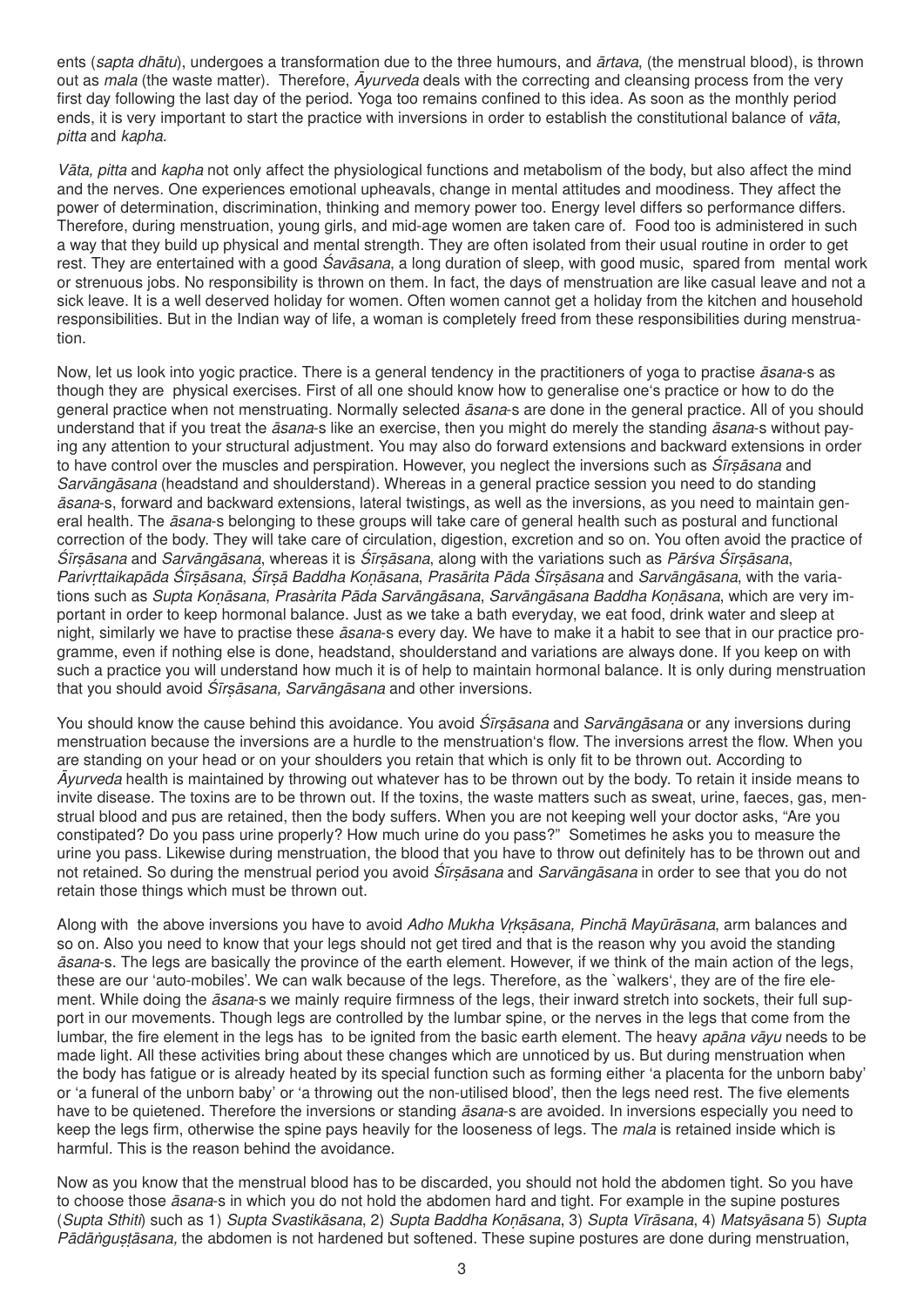which relieves you from abdominal grips and cramps. Now you should find out which *āsana*-s are easier and which are more difficult and proceed from easier to complicated ones. If you have the bolster under your back, you find there is no abdominal grip and abdominal tension. The breathing becomes softer and your diaphragm also gets space for free movement.

Many women and young girls get cramps and abdominal pains during menstruation. Pains in the legs, body ache, heavy perspiration, and fatigue are very common complaints. These are the *āsana*-s which help them. Those who cannot bend the knees, especially westerners, can do simple cross legs in *Svastikāsana* and lie down in *Supta Svastikāsana* which gives great relief. Dysmenorrhoea, or painful menstruation, in which the ovaries, fallopian tubes or womb get inflammation and undergo spasms, is extremely painful. In such cases the supine *āsana*-s help to get relief. Some minor adjustments are done in *āsana*-s, though basically the supine *āsana*-s are suggested. *Supta Pādāngustāsana II* (*Pārśva Supta Pādāngustāsana*) is done with support to get rid of swelling, spasm and exhaustion. *Setubandha Sarvāngāsana* done on cross bolsters, with legs either on the floor or elevated, apart or together, help in individual cases to get rid of abdominal cramps, pain, nervousness, anxiety, fear, neurosis, low blood pressure, mental tension and so on.

### **Supine Postures** *(Supta Sthiti)*





**Supta Svastikāsana Supta Baddha Ko/āsana**



**Supta Vīrāsana Matsyāsana**



"the abdomen is not hardened but softened"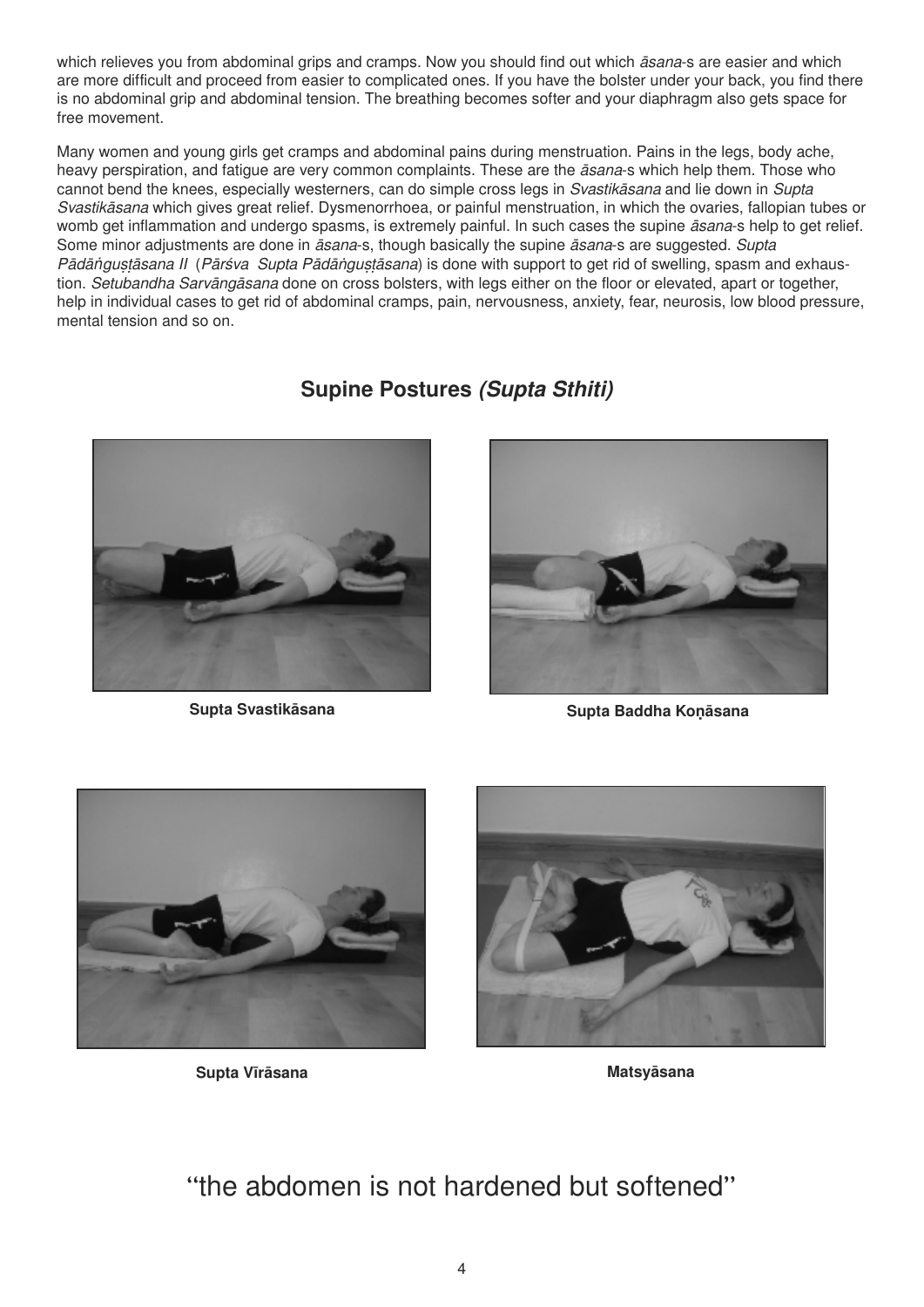



**Supta Pādā.gu9;āsana II Cross bolster Setubandha**

Now, after supine *āsana*-s one should do forward extensions (*Paśchima Pratana Sthiti*). The *āsana*-s like *Adho Mukha*  $V$ īrāsana, Adho Mukha Svastikāsana, Adho Mukha Baddha Konāsana, Jānu Śīrsāsana, Triang Mukhaikapāda Paśchi*mottānāsana, Ardha Padma Paśchimottānāsana, Marīchyāsana, Adho Mukha Upavi@Bha Ko0āsana, Pārśva Upavi@Bha Konāsana,* and *Paśchimottānāsana* are the main *āsana*-s that come under this category. In these postures women are given bolsters so that they rest their foreheads on the bolster. In a usual practice, if you do not use the bolster, you want to extend your body forward and the forehead rests on the shinbone, but here a woman has to respect her energy level, her body state and so on.

When she does the āsana-s with the forehead support in that manner, she realises that her abdominal region is soft. She feels the softness and soothing sensation. These *āsana*-s which come under *Paśchima Pratana Sthiti* become progressively advanced and perhaps a little harder. But it depends upon the amount of strength the woman has during her periods. However, Jānu Śīrṣāsana, Triang Mukhaikapàda Paśchimottānāsana, Paśchimottānāsana, Upaviṣṭha Konāsana are the *āsana*-s among these forward extension which help one and all in general.

During menstruation women often get a heavy headache or a migraine. So if you have very heavy migraine, the forward extensions really help. *Adho Mukha Svastikāsana* and *Adho Mukha Vīrāsana* are the best *āsana*-s where women can rest easily, but the forehead has to be elevated to rest on a support and not down on the floor, so that relaxation can be found in the posture. In no way is there less to do. Women can do plenty of *sādhanā* during menstruation and you have to practise in such a manner that you stay quietly for a while in all these *āsana*-s. Heavy menstruation will be checked to a great extent. This is true especially for those who suffer from Menorrhagia or Metrorrhagia, in other words, heavy bleeding during those 72 to 96 hours that a period normally lasts.

After these forward bends there are a few standing *āsana*-s known as *Utthiṣṭha Sthiti* which you can do, provided you are not tired and do not tense the abdominal region. For instance *Uttānāsana*, *Adho Mukha Śvānāsana, Pārśvottānāsana, Prasārita Pādottānāsana* with extension of spine or concave back, help greatly. In *Utthistha* you can keep the legs apart, fold the arms and take the arms down. You can either fold the arms or keep the hands down on the floor so that the abdomen is not tensed or hardened. In *Adho Mukha Śvānāsana* you can keep a bolster for the head to rest. *Adho Mukha Śvānāsana* on the rope too helps where you move the thighs backward so the abdomen finds more space and the heavy bleeding gets checked.

Similarly, *Pārśvottānāsana*, done with rope support, brings softness to the abdomen. Now sometimes women find that taking the head down makes them heavy in the abdomen and they start getting cramps. If they raise the head up and make the back concave, this releases them from cramps in the abdomen. In such a case we even use a bench so that the woman may rest her abdomen on the bench, which brings smoothness to the abdomen. Often problems occur because of the wrong posture of body. So one can do some of the standing poses in this manner. If one does *Ardha Chandrāsana* and *Vīrabhadrāsana III* with all the supports, they do not harm. Often the abdomen supported in *Vīrabhadrāsana III* helps to check the abdominal pain and correct the bodily posture.

The sitting postures (*Upavistha Sthiti*) are definitely helpful when one wants to sit just quietly. For instance one can sit in Dandāsana, Svastikāsana, Vīrāsana, Baddha Konāsana, Upavistha Konāsana, Gomukhāsana, Padmāsana, Sid*dhāsana* and so on. Especially, one can learn these āsana-s to get freedom in the movements of knees. One can learn to sit longer, so one gets accustomed to sitting. One can take the support of the wall in order to learn to lift the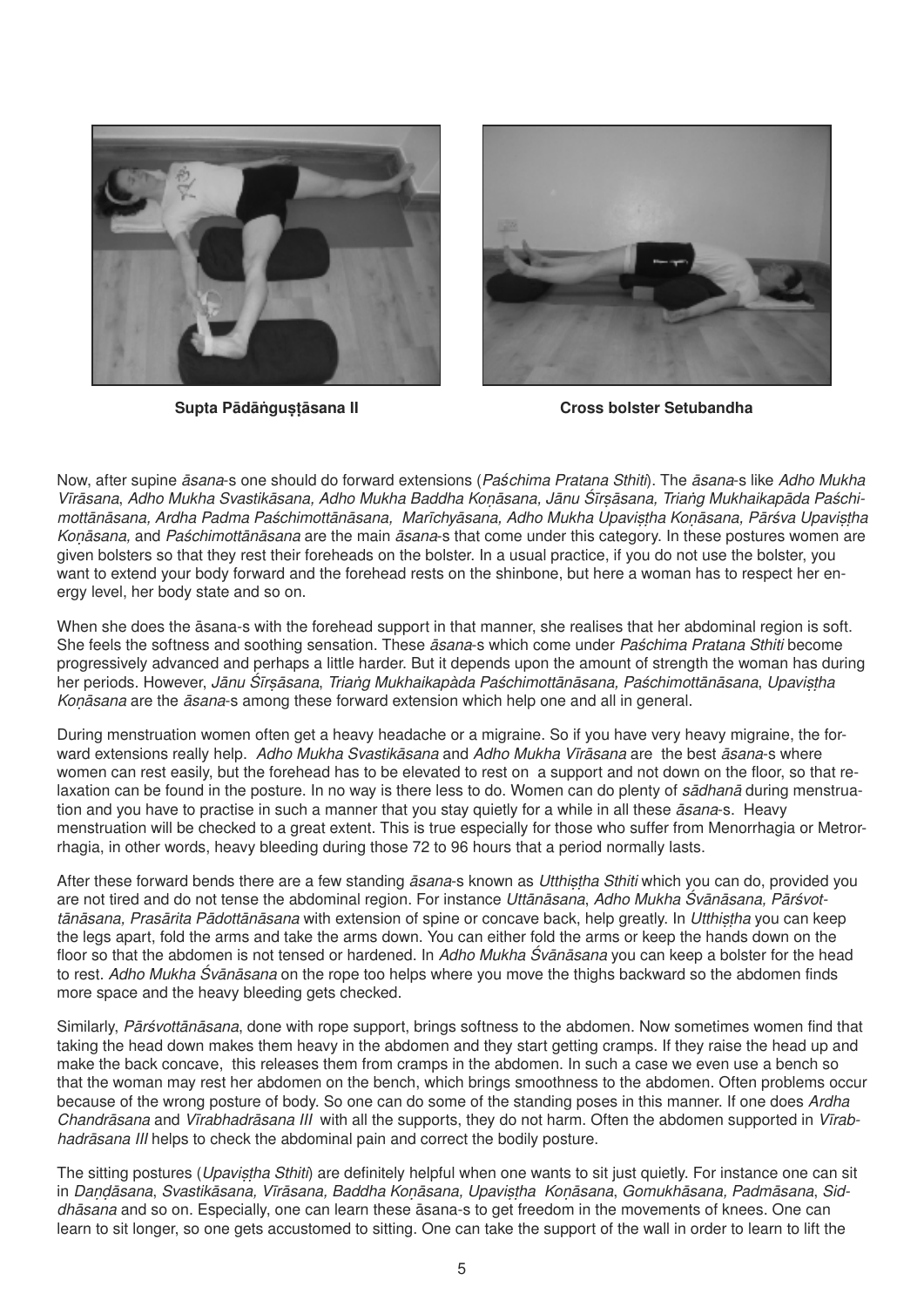spine.

## **Forward Extensions (***Paśchima Pratana Sthiti***)**





**Adho Mukha Vīrāsana Adho Mukha Svastikāsana**



**Adho Mukha Baddha Ko/āsana Jānu Śīr9āsana**





**Tria.g Mukhaikapāda Paśchimottānāsana Ardha Padma Paśchimottānāsana**

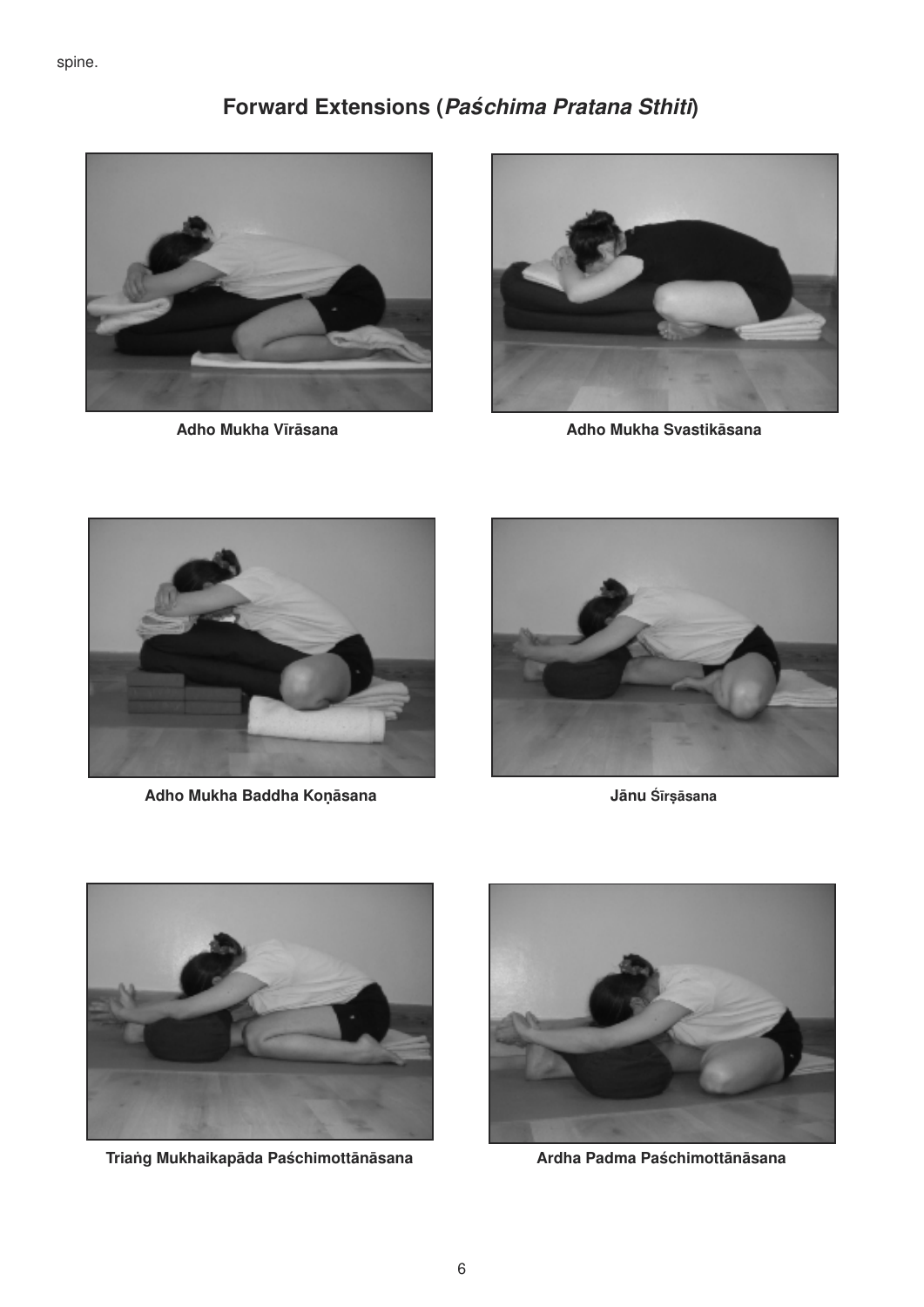



**Marīchyāsana** *Adho Mukha Upavișțha Koņāsana* 



**Pārśva Upavi9;ha Ko/āsana** *Paśchimottānāsana*



Then *Ūrdhva Hastāsana*, *Ūrdhva Baddhānguliyāsana*, *Paśchima Baddha Hastāsana*, *Paśchima Namaskārāsana*, *Gomukhāsana*, and so on, can be practised in order to get free movement in the shoulders, armpits, wrists, fingers and so on. Those who have arthritis or rheumatoid arthritis will benefit. Pain in the heels or spurs, burning feet, knee pain, can be dealt with by practising these *āsana*-s*.* Lateral twisting such as *Bharadvājāsana I* and *II*, *Pārśva Vīrāsana*, *Pārśva Da0āsana*, *Pārśva Svastikāsana* and *Pārśva Padmāsana* help to remove rigidity of muscles. Many women suffer from the accumulation of lactic acid in the joints which causes the body to ache. Therefore these twists, where there is no abdominal compression, can be practised without any problems.

The women who have cervical spondylosis, lower back pain or any spinal problems find these problems flare up during menstruation. In this situation they can do *Ūrdhva Mukha Śvānāsana* on the rope, rope neck curvature, benchneck curvature, *Bharadvājāsana* and *Utthita Marīchyāsana* on the chair in order to arrest these problems.

The inverted postures (*Viparīta Sthiti*) are avoided during menstruation, though these are practised invariably otherwise. Yet, these āsana-s have alternatives. These alternatives are possible because of the invention of the use of props by Guruji. You can do *Viparīta Dandāsana* and *Setu Bandha Sarvāngāsana* using props. These two *āsana*-s done with the help of props certainly give the same effect of Sirsasana and Sarvāngāsana during menstruation. You can keep the legs elevated if it causes backache or any other pain. So you have to understand and do those postures in such a way that the pelvic and abdominal regions do not shrink, do not contract, and you can rest.

There are many women who also suffer from depression, asthma, cold and cough during menstruation but when they raise the chest upward and open the sides of the chest in *Viparīta Dandāsana* and *Setu Bandha Sarvāngāsana*, then they find they get great relief.

Finally, oestrogen which is at low level during pre-menstruation, gradually begins to rise during menstruation, ready for the next part of the cycle. It is this oestrogen in the body that makes you active, keeps your mind fresh and makes you recover from fatigue. Therefore during menstruation, in these postures you begin to be more active to bring the oestrogen level up higher. In other words, in this way you produce the hormones that bring you to a healthy state.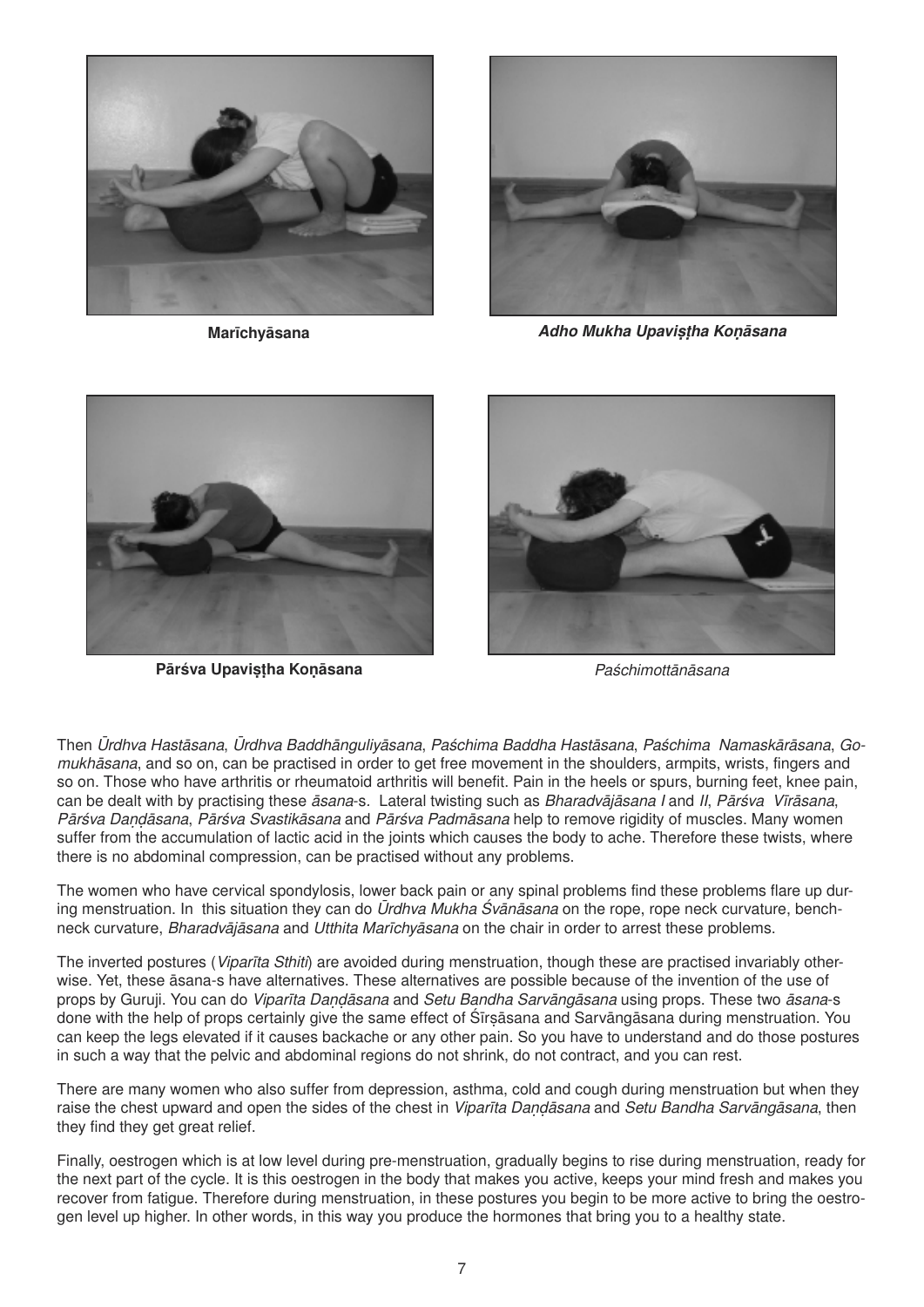According to *Āyurveda*, the period of menstruation is the time of *pitta* (*vāta, pitta* and *kapha* are the three humours of the body). During the menstruation period *pitta* dominates and it is called *pittakāla*. So you saw that forward bends and supine *āsana*-s were introduced, and these are the postures which are good because these *āsana*-s pacify *pitta*. So you bring a balance in such a way that you don't get headaches and vomiting sensations, which may come during menstruation. You have to see that the practice does not bring fatigue and that the fire of the body does not just get wasted. These are the *āsana*-s which help achieve that balance.

So everyone has to know why these *āsana*-s have been introduced. It is true that in standing poses you will be throwing the blood out and there won't be any hindrance of that function. But you will not be preserving the energy that is required for the further practice after menstruation. The *āsana*-s I have listed preserve energy. It is important to understand that during the menstrual period, because oestrogen is going up, you feel active and you think that you can do everything. But the same oestrogen that will be reaching its peak in the next four days can be utilised for the right purpose. The subsequent energy fall needs to be avoided. So you should not create an imbalance in the hormones. But if you preserve energy during menstruation, and if you use that energy after menstruation, it will help you improve your yogic *sādhanā*.

Now next I will deal with what to do after menstruation; what has to be done next when the bleeding comes to an end. Normally the tendency is that when bleeding stops you feel fresh, relieved, light and active. So you feel like doing everything. Let me remind you here how you are very methodical when you eat your dinner. First you take soup as that creates hunger. Soup is an appetiser. And towards the end of dinner you take something sweet as dessert. So there you go in a very methodical way; salad first, then hot food and so on. As the courses of the food are designed in sequence, the practice of *āsana* and *prānāyāma* also need to be designed. Do not think that you can practise anything, picking any *āsana* up out of blue. You must remember that there is a method, a proper course to practise and it is connected to ovulation which has to occur in the next 12 or 15 days. Somewhere at the middle of two menses the seed for the next menstruation is sown in the ovulation period and you have to see that it is protected.

After menstruation comes to an end and the bleeding has completely stopped, you have to see that you begin your practice with *Śīrsāsana* and *Sarvāngāsana*. You have to start with these *āsana*-s which you had omitted during menstruation. These are the two postures which will bring hormonal balance in the first instance. Instead, more often than not, what you do are standing poses, you do back bends, and you do everything. Especially if you are good at advanced āsanas, such as balancings and advanced back bends, you want to do them all. Instead you should stay in inverted postures for at least 8 to 10 minutes. You can certainly do all the variations of *Śīrsāsana* and *Sarvāngāsana*, whichever you are able to do. I would suggest you do *Baddha Konāsana, Upavistha Konāsana* in *Šīrsāsana* and *Sarvāngāsana* as well as *Supta Konāsana*. These *āsana*-s make the uterus settle back properly. Every period is like a small pregnancy resulting into mini miscarriage. Suppose I hurt my hand, it will hurt all the time because my skin is hurt. The wound has to get healed. This is similar to what has been happening during menstruation. Healing has to take place in the uterus and the vagina. This is the reason you have to do headstand and shoulder stand and variations. Then when you do them you will understand how the inner skin, which means the inner membrane of the vagina and the inner membranes of the uterus are allowed to recede inside. In these postures such as *Eka Pāda Śīrsāsana* and *Pārśvaika Pāda Śīrsāsana* you will find that the vaginal area recedes inside as the drying up process begins. Because you want that area to be healed, you have to know how the inner healing happens. You can do those variations in inverted postures where you find you get space in the lower abdominal region and the pelvic region opens and the uterus is drawn inwards. You get the feel of compactness. These are all fine to do, no harm will be done.

This is why after the period comes to an end, first you begin your practice with *Śīrsāsana and Sarvāngāsana* variations. You can do *Padmāsana* and *Ūrdhva Padmāsana*. You can do Halāsana, Supta Konāsana spreading the legs apart and *Pārśva Halāsana*. Similarly, you can do *Adho Mukha V;k@āsana* and *Pincha Mayūrāsana*. There is no harm in doing full arm balance and elbow balance. Sometimes after doing those *āsana*-s a little bit of bleeding may occur indicating that the body has still retained what has to be thrown out. It indicates the end of the period. This is the indication that the menstruation of that month has ceased. You should concentrate more on the inverted postures and you will realise that you are able to do a little more than you normally do. Your timing of *Śīrsāsana* and *Sarvāngāsana* increases and you will find you are well settled from inside as far as your physical, mental and emotional balance is concerned. The inner disturbances, shakiness and nervousness cease. This is the time known as the post-menstrual or late post-menstrual period.

At this post-menstrual time, after the 4 days of menstruation, for almost 5-12 days you will find oestrogen gradually decreases. From the post-menstrual period, gradually increase your practice starting with your standing *āsana*-s, lateral twisting, forward extensions, backbends and so on. This period between menstruation and ovulation is a very good time for everyone to work on backbends, standing poses, balancings etc. so that the glandular system comes into balance.

After 13 days you come to the time for ovulation. When a woman comes to the ovulation period there will be some more changes in hormones. After menstruation you have to do *Śīrsāsana, Sarvāngāsana* and variations. You discover at that point the pituitary gland is stimulated. Understand that in your brain, in your hypothalamus, there is a process in which you have a certain power to release hormones. You may already know of this process in which FSH and LH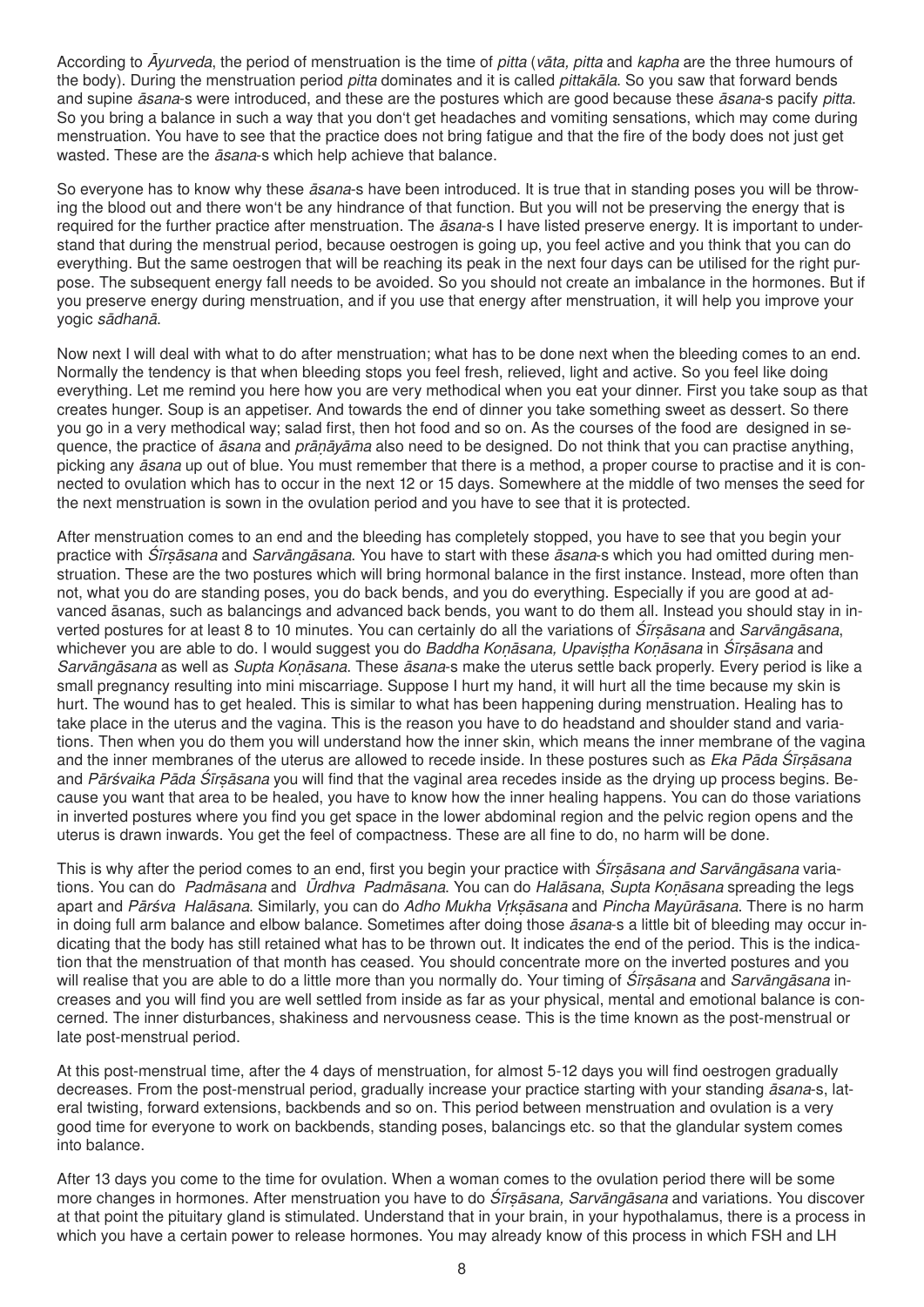## **Standing Asanas** (*Utthișța Sthiti*)



**Uttānāsana**



**Adho Mukha Śvānāsana**





**Pārśvottānāsana Head Up Pārśvottānāsana Head Down**





*Prasārita Pādottānāsana* **Adho Mukha Śvānāsana on a rope**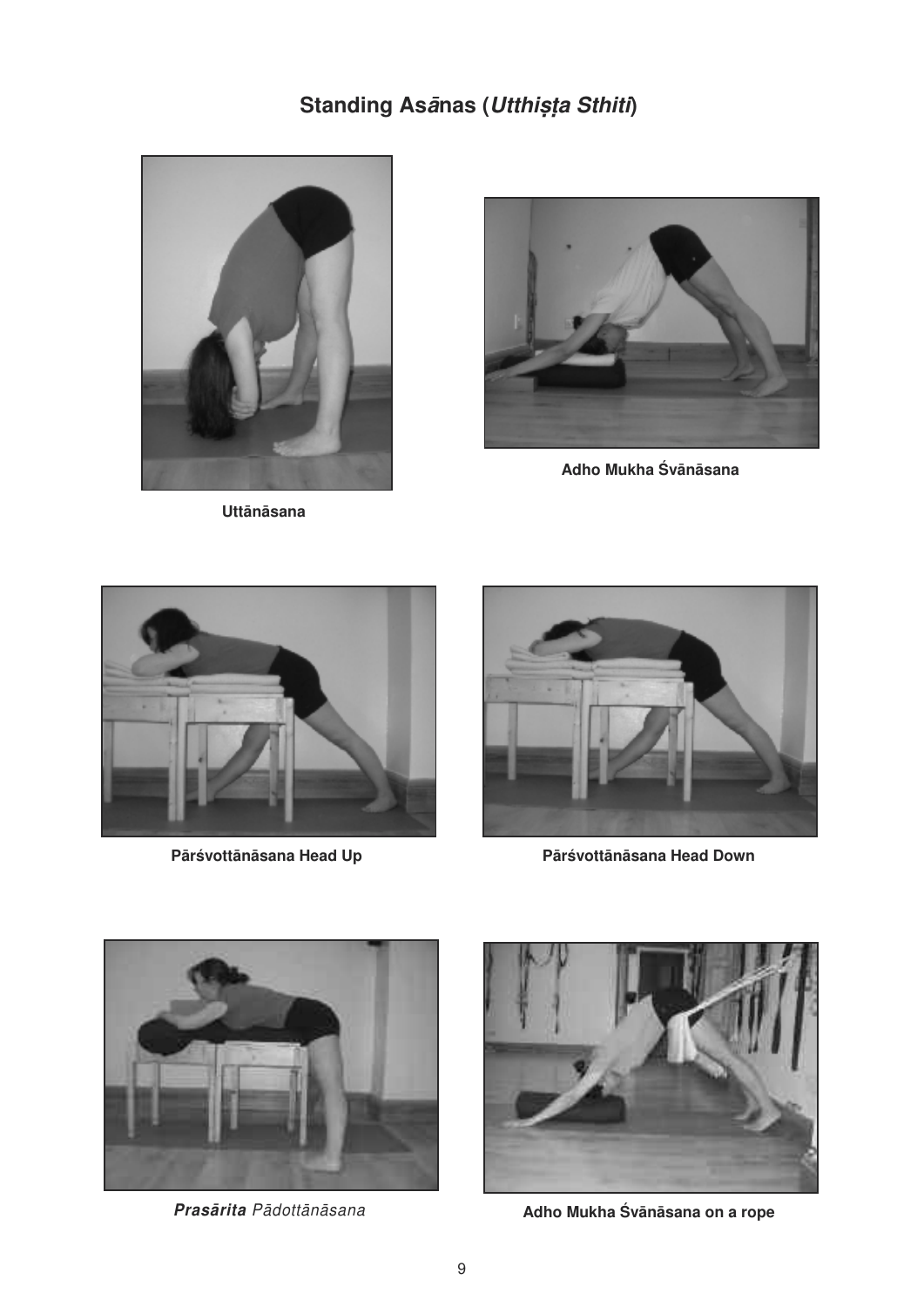hormones (follicle stimulation hormones and luteinising hormones) are released by the hypothalamus. By doing *Śīrsāsana* and *Sarvāngāsana* you deal directly with the releasing of FSH and LH from the hypothalamus towards the ovaries. These days, 13 to 16 after menstruation, are called the ovulation period. Those who have no problem can keep the practice as it is. But if you are not getting proper menstrual periods or you have a problem with ovulation, or you are not conceiving, then you need to adjust the practice. You have to see that during the time of ovulation you do not do hard work particularly as far as the backbends are concerned such as *Ūrdhva Dhanurāsana, Viparīta Da0āsana*, *Kapotāsana*, *V;śchikāsana*, *Viparīta Chakrāsana* and so on. Once again you have to concentrate more on  $S$ *īrṣāsana, Sarvāngāsana* and forward extensions. If you want to do backbends, then you should do them with props. You have to see that you support the pelvic region in all back bending *āsana*-s.

Let me tell you something about the performance of backbends. While doing the backbends if you push your abdomen downwards as in *Ūrdhva Dhanurāsana*, *Ustrāsana*, *Kapotāsana*, then first of all, understand that you are doing wrongly. The whole of your system will be disturbed. If you have a problem with ovulation then you will disturb yourself further. Ovulation means the unripe egg-cells begin to get developed as the pituitary gland stimulates them. These cells burst and release the mature egg-cell. This egg-cell gets ready to get impregnated. If you want to get pregnant, you have to see that the egg-cell gets fertilized. You have to create a good soil for fertilization. Therefore you have to see that you are lifting yourself up from the lower abdominal region in backward extensions. Suppose that an *āsana* like *Ūrdhva Dhanurāsana* has to be done, do it by keeping the legs higher up, for example with the feet on a bench. Keep the hands down, so that the pelvic region is up. The pelvic region should not be allowed to descend downwards. So one can do *Viparīta Dandāsana*, *Urdhva Dhanurāsana* in this manner, where the pelvic region is ascending upwards and is not dropped. In some cases, the area below the navel drops and descends. You have to take care. You can raise the feet up even higher. That means that back bending becomes almost like an inverted posture. Because the feet are up, the vaginal area is up, the anal region is up. For those who do ovulate and may think of conceiving, they have to see that they avoid the other *āsana*-s and stick to *Śīrsāsana* and *Sarvāngāsana* and forwards bends, so that they protect themselves from the fear of miscarriage.

Then 17 to 20 days after menstruation comes the post-ovulation period. It is normal for everyone to feel there is a slight loss of strength during the ovulation period. There is a fall in strength whether women are menstruating normally, or leading towards pregnancy. And at that exact moment you get disappointed because you know that you were doing back bending in a better way, you know that you were doing the balancings in a better way and now you find that, in this period, the *āsana*-s are not coming as easily as before. Especially, you find that your body is getting stiffer, you need to put in more effort and you perspire more than expected. You face a tough time after ovulation. Even athletes and sports women face the same situation. You find that you are perspiring. Your performance gets affected. This is because oestrogen levels come down and progesterone levels begin to rise. And that is good for you, because this is the preparation for what comes next, either menstruation or pregnancy. So during ovulation you have to take precautions, because even if you are not going to become pregnant, you still find you do not have the necessary energy to ovulate and therefore you need to adjust your *āsana*-s. Even sportswomen should concentrate on inversions, supported back extensions and *Jānu Śīrṣāsana*, which help to maintain energy.

Do not be afraid of the increase in stiffness in the post-ovulation period. Instead at this time, if you concentrate more on sitting postures such as *Upavi@Bha Ko0āsana*, *Baddha Ko0āsana*, *Vīrāsana, Padmāsana*, *Mālāsana* and similarly on *Supta Pādāngustāsana II*, you will find the pelvis opening and that means freedom. Even your irritation can be lessened in this way. You can do *Ardha Chandrāsana, Vīrabhadrāsana II*, *Utthita Pārśvako0āsana* in order to open the pelvis. You can do it either in a restful way with support or without support. Similarly, you can do *Utthita* Hasta Pādāngustāsana with your leg supported to help pelvic opening. After doing these *āsana*-s you can switch over to back bends such as *Viparīta Da0āsana*, *Eka Pāda Viparīta Da0āsana*, *Eka Pāda Rāja Kapotāsana* and so on.

In contrast, it is at this period when supine *āsana*-s are helpful to those people who begin to get pre-menstrual tension or pre-menstrual syndrome. There are quite a few women who feel heavy in the body, heavy in the breast, get bodyache, cold, cough and even feverish symptoms. These are very common problems before menstruation which disappear and vanish after menstruation. In the post menstruation and post ovulation periods, if you feel healthy, make it a point to maintain the practice of inversions along with backward extensions so that you can avoid or check the premenstrual syndrome. However, if you are likely to get pre-menstrual syndrome, then 4 days before menstruation, practise the above mentioned *āsana*-s to get rid of those pre-menstrual tensions. Often during pre-menstrual tension you have a headache. You find that you are not able to eat food or not able to digest food, then you have to do forward extension such as *Jānu Śīrsāsana, Paśchimottānāsana, Upavistha Konāsana* by resting the forehead on blankets. Do chair *Sarvāngāsana* and half *Halāsana*. Avoid *Śīrsāsana* and backward extension if you have a headache. But when there is no headache, then certainly do *Śīrsāsana* as well as supported backbends. Especially, during the period of pre-menstrual tension when you feel low in energy, depression, emotional disturbance, imbalance, then do back bends, such as *Viparīta Da0āsana* on the bench or chair, *Ūrdhva Dhanurāsana* and *Kapotāsana* on a chair. These back bends help you to come out of depression and emotional disturbances.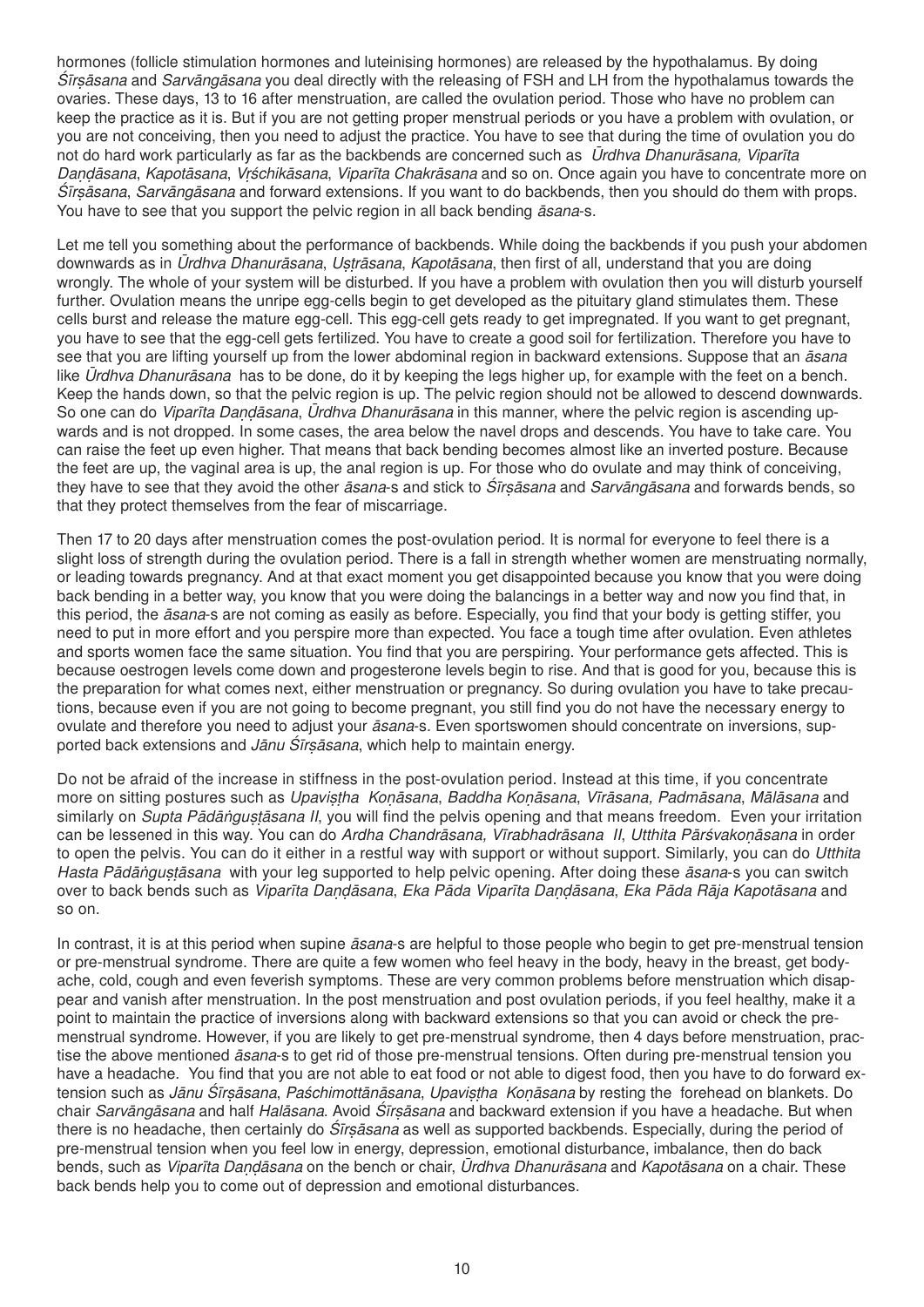## **Postures for cervical spondylosis, lower back pain or spinal problems**



**Ūrdhva Mukha Śvānāsana on the rope Rope neck curvature**





**Bench neck curvature**



**Utthita Marīchyāsana on the chair**



**Bharadvājāsana on the chair**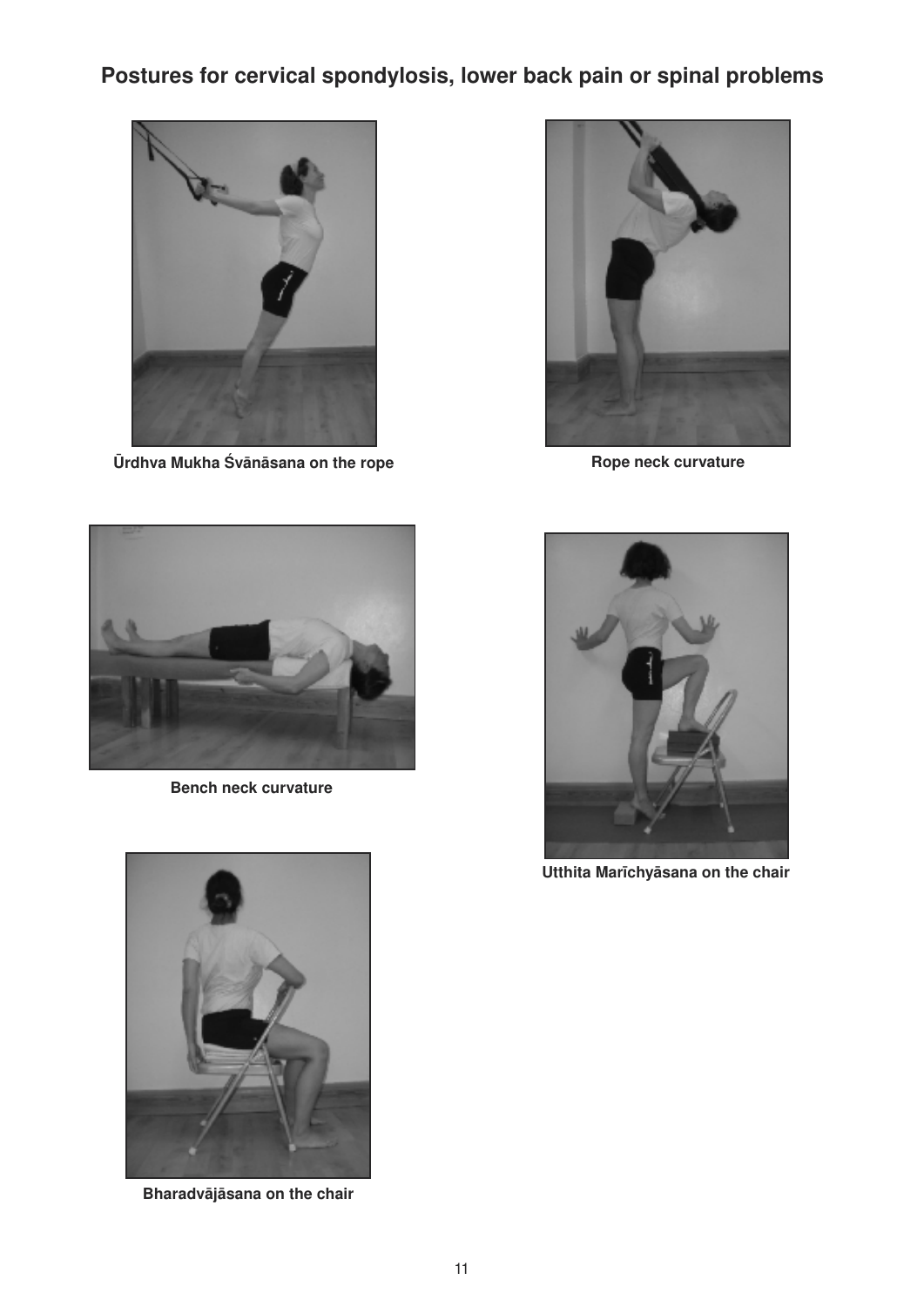#### **Here are certain hints, given as preparation to avoid menstrual problems.**

Often you get abdominal cramps during menstruation, or dysmenorrhoea. In that case in the 4 days prior to menstruation you have to adjust the practice so that you avoid the problem. The only difference between practice during menstruation and pre-menstruation is that you don't do *Śīrsāsana* and *Sarvāngāsana* during menstruation, but during the pre-menstruation period you certainly should do *Śīrsāsana* and *Sarvāngāsana*. You do inverted postures before menstruation so that you avoid later problems. And you begin with inversions after menstruation in order to bring back hormonal balance.

Those who have heavy bleeding during menstruation should concentrate on standing *āsana*-s before the period begins such as *Utthita Triko0āsana, Utthita Pārśvako0āsana*, and *Ardha Chandrāsana*, using a brick for your hand. You will find that when using a brick the pelvic rotation increases. This is the time for teachers to work on the students to get this abdominal rotation. In *Vīrabhadrāsana II* you also get a similar abdominal rotation. You can adjust yourself with your back to the wall. The more you open the pelvic region and the chest the more freedom you will find. But if you do Parivrtta Trikonāsana, Parivrtta Pārśvakonāsana and Vīrabhadrāsana I during the pre-menstruation period, the abdominal rotation brings hardness in the abdomen, later causing pain. However, if you suffer from dysmenorrhoea, *Parivrtta Trikonāsana, Parivrtta Pārśvakoņāsana* and Vīrabhadrāsana *I* can certainly be done after menstruation in order to strengthen the abdominal muscles. The rotation comes much better compared to the pre menstruation state and you learn the *āsana*-s in a better way. So you can store the imprint of rotation and progress further. You should also not do *Vīrabhadrāsana III* during the pre-menstruation time if you have a tendency towards headaches, abdominal cramps and so on. Otherwise you can do this āsana. I am not asking you to completely avoid the *āsana*. On the contrary, you have to read your body, you have to talk to your body, you have to understand if you get pain, why you get pain, find out which *āsana* has to be avoided, and you will find for yourself what you have to do and what not to do. If *Vīrabhadrāsana III* is done with stool support to the abdomen it helps, as when you do independently, you are likely to grip the abdomen wrongly. After pre-menstruation time you come again to the menstruation period. Therefore stick to the practice that has been given earlier for menstruation.

Now let us focus on the problems which occur during menstruation itself. The first category is the absence of menstruation or the prolonged postponement often from six months to one year. Not menstruating at all is known as amenorrhoea. If prolonged postponement occurs, or recurs often, then see that you stick to a regular practice of inversions and backbends so that you encourage menstruation. If you are healthy you may be eager to do a little more at that time, but it is not good to do more. You should not get over-eager in the practice because you will be disturbed from inside. A balanced practice is required for amenorrhoea which is more likely to happen in cold weather. According to *Āyurveda* this is due to the increase of *kapha*. Increased *kapha* blocks all the areas inside and obviously this effects the ovarian reproductive system. So one needs to stimulate the system. To avoid amenorrhoea you have to stick to *Śīrsāsana* and *Sarvāngāsana* and their variations very regularly. Before ovulation you have to see that you practise backbends, as I have already explained, keeping the feet up. One can avoid amenorrhoea by having a proper approach to the backward extension of the body. Inversions and backward extensions stimulate the pituitary and ovarian glands.

I have already told you about dysmenorrhoea, the condition of having pain during menstruation. You have to do *Utthita Hasta Pādā/gu@Bāsana*, *Supta Pādā/gu@Bāsana*, *Baddha Ko0āsana*, *Upavi@Bha Ko0āsana*, and that really helps to avoid dysmenorrhoea.

Now regarding the question of menorrhagia and metrorrhagia. In menorrhagia heavy bleeding occurs during the 4 days of menstruation, and in metrorrhagia heavy bleeding occurs even after the period has come to an end. So for these conditions you have to see that you stick to supine postures during menstruation more than forward extensions, since supine postures will be of help. If you are sure that you have menorrhagia or metrorrhagia, do the supine postures and a prolonged practice of *Viparīta Dandāsana* and *Setu Bandha Sarvāngāsana* on props. The regular practice of inversions, apart from during the time of the menses, controls such a situation.

Here I would like to emphasise one more point. For heavy bleeding or untimely bleeding you should see that the uterus recedes inward. Therefore while practising *Śīrṣāsana* or *Sarvāngāsana* the legs have to be taken apart in a similar way to *Upavi@Bha Ko0āsana* or *Baddha Ko0āsana*. Even in *Halāsana* or *Setu Bandha Sarvāngāsana* the legs have to be taken apart. A lot of emphasis on *Supta Ko0āsana*, *Baddha Ko0āsana, Upavi@Bha Ko0āsana*, *Supta* Pādāngustāsana *II, Utthita Hasta Pādāngustāsana II, Prasārita Pādottānāsana, is essential. After the "spreading legs"* actions you have to come back to "feet-together" actions such as *Utthistha, Paśchimottānāsana, Viparīta Dandāsana, Śīr@āsana, Sarvāngāsana, Halāsana* and *Setu Bandha Sarvāngāsana* with the brick or blanket folded between the thighs. After having had the legs spread apart, when the legs are brought together and fastened, the vagina and uterus recede within the trunk. It is a folding process after unfolding. First the space is created and then space is encased. This process helps to check heavy bleeding. If you reverse the process, then the blood is thrown heavily out and finally arrested. For those with amenorrhoea the reverse process is necessary, that is `feet-together', followed by the `spreading-legs' action, which stimulates the ovarian glands causing menstrual flow in the patients of amenorrhoea.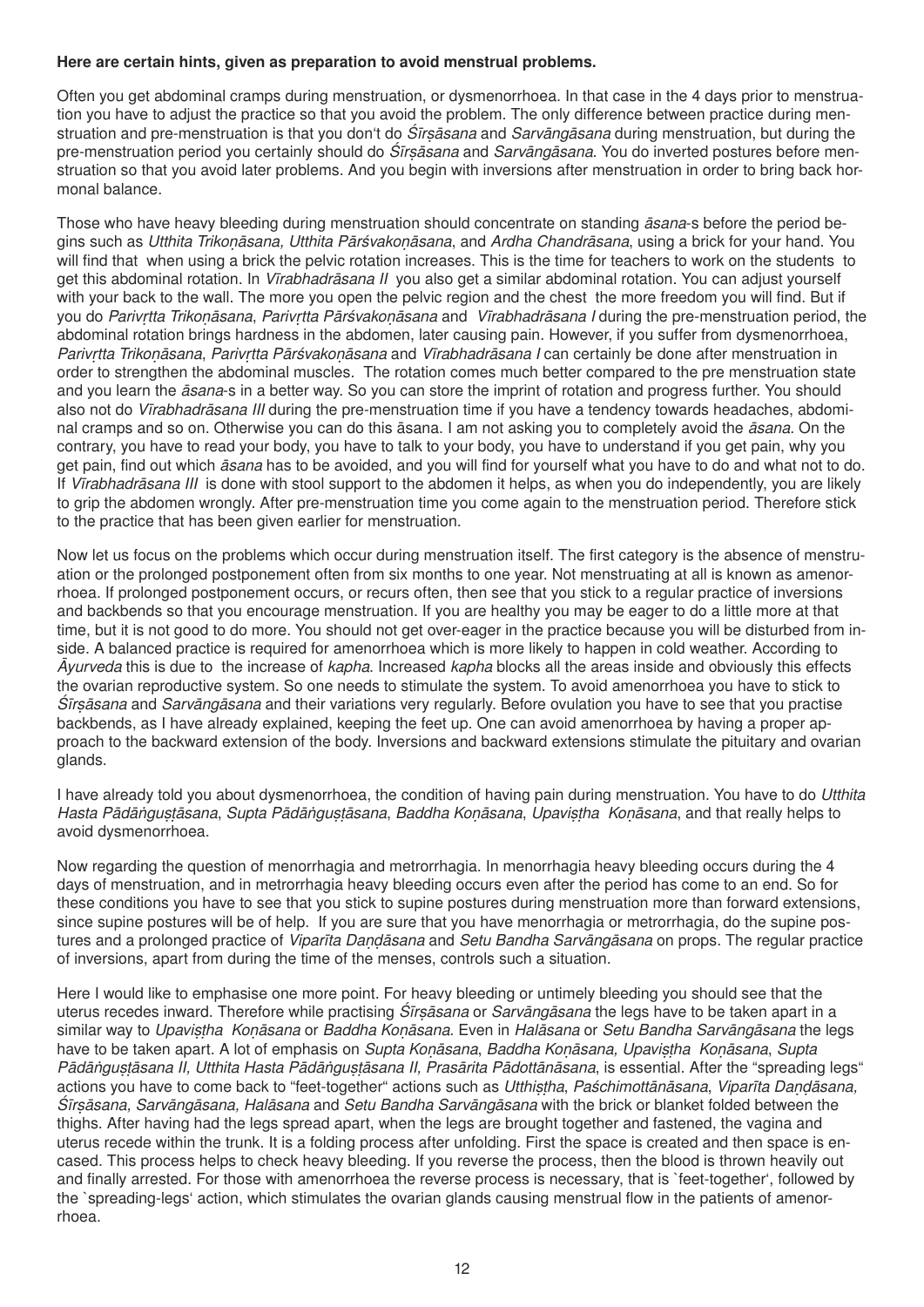Often, some women suffer from continuous bleeding which does not stop even after 12 or 15 days. The menses continues almost up to the ovulation period. Normally inversions are avoided until menstruation comes to an end, but in the above case, when bleeding continues beyond the 12<sup>th</sup> day, you should start inversions in order to arrest the flow and continue the practice of inversions at least for 3 to 6 months after every menstrual period from the  $12<sup>th</sup>$  day onwards.

Next is hypomenorrhoea when one gets very little bleeding every month. Menstruation may continue for 3-4 days or only 1 day but very little bleeding occurs. There is a feeling of dissatisfaction. Forward bends help in hypomenorrhoea, for example *Mālāsana*. Doing this *āsana* is useful. Also *Kūrmāsana* helps you in hypomenorrhoea because it throws the blood out at once. During the rest of the month, apart from during menstruation, sufferers of hypomenorrhoea need to practise inversions, standing *āsana*-s, backward extensions and lateral twists. The whole month's practice yields the result during menstruation.

In oligomenorrhoea you find the flow is not too heavy but it lasts for a longer time which creates discomfort. In Metrorrhagia the menstrual flow is very heavy continuing for many days but in oligomenorrhoea the flow is not much but it disturbs you for 8-10 days continuously. In that case the standing poses such as *Trikonāsana*, *Vīrabhadrāsana II*, *Pārśvako0āsana*, *Vīrabhadrāsana I, Ardha Chandrāsana, Utthi@Bha, Adho Mukha Śvānāsana, Pārśvottānāsana* and *Prasārita Pādottānāsana* help you to throw out the blood faster. After doing standing poses you have to do supine postures which brings things under control.

When there is menstruation only for a day, or one and a half days, that is known as polymenorrhoea. Women who suffer from this feel dissatisfied because of the short period of menstruation and its non-completion. In that case, you can follow the above programme during menstruation. One has to correct the regular practice session by doing standing āsanas, backward extension and inversions. The twistings mentioned earlier practised during periods are helpful so that the bleeding occurs completely, though the bleeding really depends more upon the functioning of the ovaries and the balance of hormones inside.

The condition called leucorrhoea is where there is a white mucus discharge occurring for the whole time, apart from during menstruation. Women often feel completely tired and irritated all the time. If this is the case do supine postures very regularly, especially *Supta Baddha Konāsana*, *Supta Pādāngustāsana II* and so on. You should not allow the abdomen to become tightened and hardened in standing *āsana*-s. The abdomen should remain closer to the spine. The position of the uterus also has to be corrected. Best of all are the inverted postures which help you to avoid getting white mucus. Here too `spreading legs' and then `legs and feet together' helps. This should make us understand how important it is to do the inverted postures like *Śīrsāsana* and variations, *Sarvāngāsana* and variations, full arm balance and elbow balance very regularly.

Often after menstruation when you practise inverted postures air passes through the vaginal mouth. Many women don't disclose this due to shyness but the discomfort remains. The air passes with force making a sound. One should not get disturbed by this. Often women tighten the vaginal mouth which is incorrect. In fact by correcting the spinal position you can deal with the organic body. It is for this very reason that you have to do *Śīrsāsana* and *Sarvāngāsana* when menstruation ends, but in *Śīr@āsana* and *Sarvāngāsana* the position of the lower spine has to be correct. You have to make sure that anal mouth region is up and vaginal region is down towards the front of the body during inversions. If the anus is down and vagina is up towards the ceiling then the uterus gets pumped up and down and air passes. Often it becomes a habit - it is a kind of "breathing" which happens in the uterus. It is the wrong movement of the muscles. In fact, while inhaling you take breath in from the vagina and while exhaling you exhale out from the vagina. This happens because of the wrong movement of the abdomen. The abdomen should not be pumped towards the legs. It should be held back towards the spine. For instance, when you do *Tāāsana* you should not puff the front of the thighs forward. The front of the thighs have to go to the back of the thighs. The muscles have to go towards the femur bones. The outer thighs have to be rotated from outside in and the back of the thighs have to open from inside out. The buttocks should not be lifted but should go inwards. These are the techniques which are also important in *Śīrsāsana* and *Sarvāngāsana*, so that you can avoid almost all menstrual problems. Often, in order to move the abdomen inwards, women project the buttocks backward which tightens the abdomen wrongly. You have to learn to lift the pubic bone vertically up towards the torso. By correcting its position in this way air does not pass out or go in. I hope this gives a clear idea how you have to work with your body to understand these problems.

Know that after menstruation for the first 15 days your body works superbly. It co-operates with you. But for the next 15 days it does not co-operate much, so you have to co-operate with it. You feel fatigued, angry, heavy, hot and stiff. For this reason you must bring a lot of adjustments into your practice. So the earlier practice helps the next 15 days' practice and this practice helps you during menstruation. A proper practice during menstruation helps your body to function properly during the following month. So it is not a question of doing less or doing more. It is a question of doing the appropriate practice with understanding to face the changes and adjust yourself. A balanced practice is the key for health.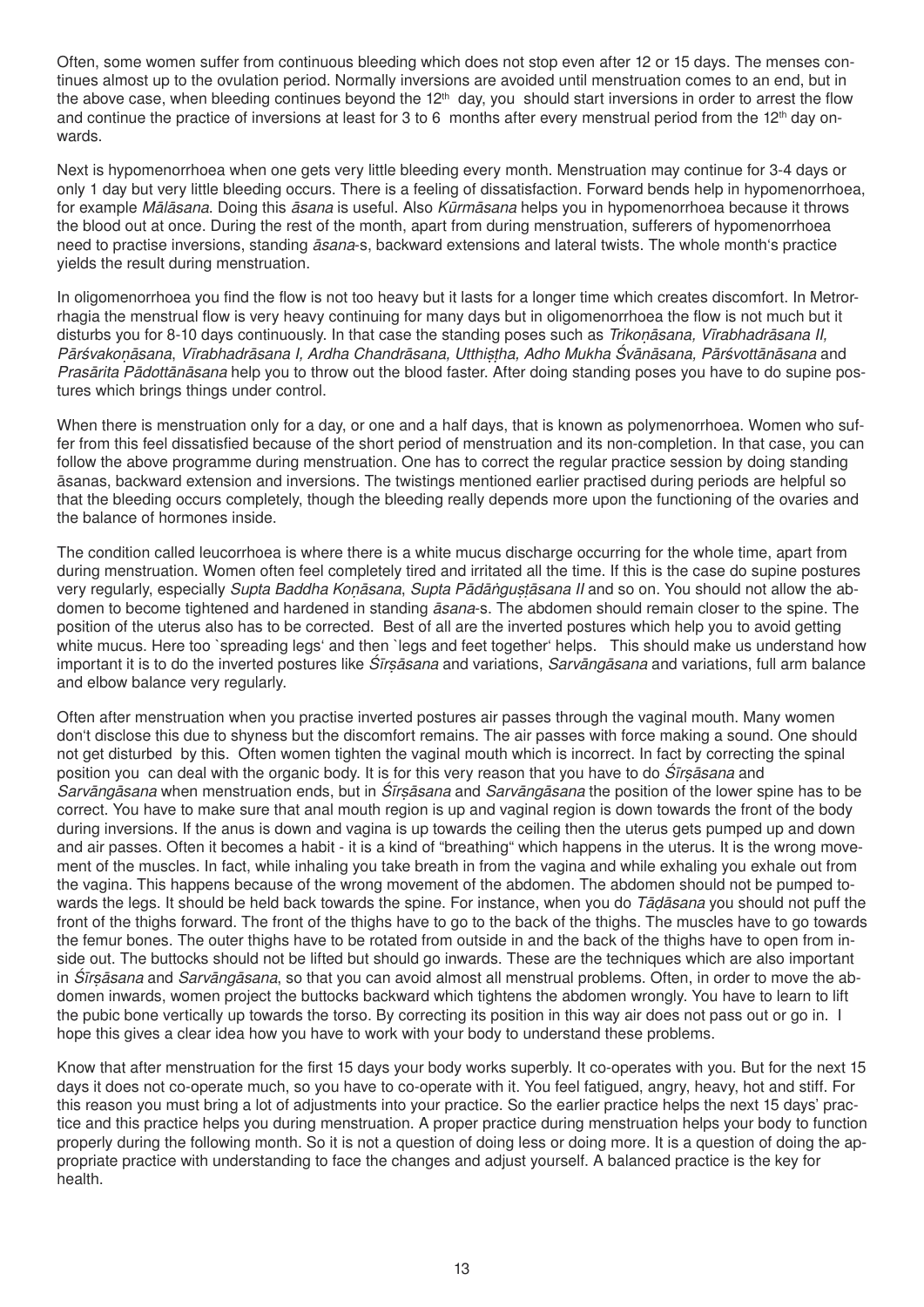#### **Alternatives to inverted postures during menstruation**



**Viparīta Dandāsana on a bench Setu Bandha** on a bench



#### **Prānāyāma**

I have talked about *āsana*-s, so now let me inform you about *prānāyāma* too.

During menstruation you can not do much *prānāyāma*. You find that your capacity is less. There is a kind of fatigue inside. You should not force your body to do *prānāyāma*. During menstruation you have to do *prānāyāma* in *Śavāsana*. Even if you sleep, it is nice, and there is nothing wrong with that. A good *Śavāsana* with a good sleep gives you energy later and in fact it helps you to remove your *tam<sup>o</sup>guna* which is there inside.

Perhaps you know that there are three *guna*-s namely, *sattvaguna*, *rajoguna* and *tamoguna*. Menstruation is the period when there is more *tamoguna* present. You don't feel like doing very heavy, strong work, not merely āsana and prānāyāma, but any kind of work. If you are suddenly asked to do something, you say, "Oh, it's too much work for me" because this is the time when *tamoguna* increases. Therefore even if you go to sleep during *Śavāsana*, it doesn't matter as recovery is essential. The *tamoguna* is thrown out with that sleep and you find you get rejuvenated. The period after menstruation is a very good time for doing proper *prānāyāma*. Even if you do fall asleep in *prānāyāma* in *Śavāsana* you usually find your capacity for *prānāyāma* is increased later. Your capacity for inhalation, retention, exhalation, etc., increases. During the ovulation period also, you find *prānāyāma* helps proper ovulation to take place. You should not practise *Mūla bandha* and *Uīyāna bandha* during menstruation and the ovulation period. You should limit the cycles if you want to get pregnant otherwise proper ovulation may not take place. During ovulation the practice of these two *bandha*-s doesn't come well. This is because the lower abdominal region begins to become heavy.

During the pre-menstruation period, when you know that you get tension, hardness etc., the best thing you can do is *Viloma prānāyāma* and especially *Viloma II*, exhalation-pause, which comes better. The inhalation-pause (*Ābhyantara Viloma*) helps you more after menstruation; the exhalation-pause (*Bāhya Viloma*) helps you more before the menstruation. And you have to learn to observe these small differences that occur. The more and longer you do exhalation during the pre-menstrual time, the better you will be able to conquer pre-menstrual tension. Then you will be better prepared to face pre-menstrual tensions if they come. Normally when you are healthy you may not observe these rules rigidly, but you should certainly observe how the body responses change. Before ovulation you are actually storing your energy with *ābhyantara viloma* and *antara kumbhaka*. So as you go through the whole month you have to organise your practice in this manner so that your energy is not wasted. During menstruation, however, you should not do *Nauli, Bhastrikā, Kapālabhāti, Uīyāna, Mūla bandha* and *Mahā Mudrā*.

I have explained what should be done during the whole cycle, from menstruation to menstruation, but actually you have to consider the whole of a woman's practice, from the `menarche' (the first period) to menopause. You have to